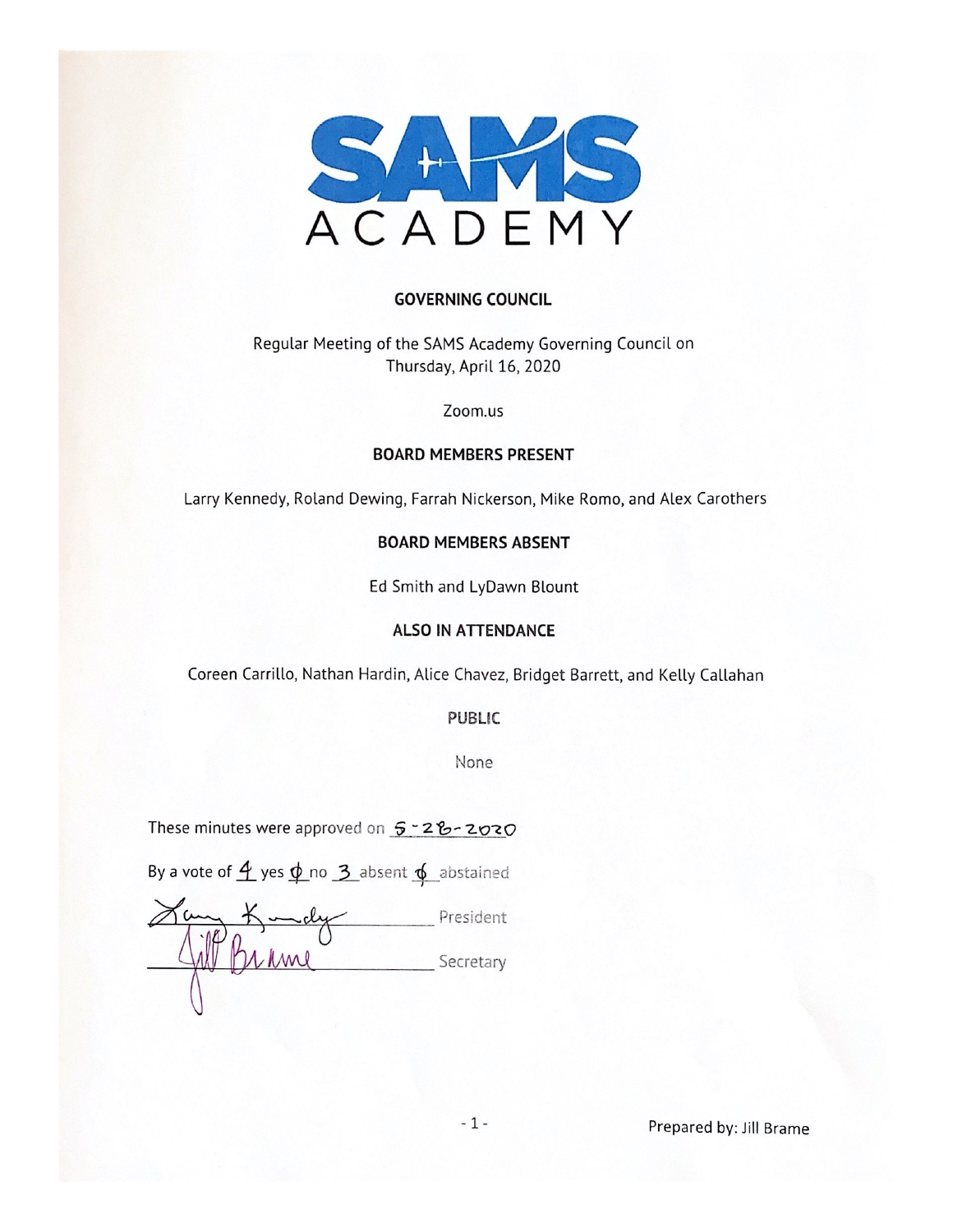# **I. Call to Order**

Larry called to order the Regular Meeting of the Governing Council for the Southwest Aeronautics, Mathematics, and Science Academy on April 16, 2020 at 8:36AM on zoom.us.

#### **A. Roll Call**

Larry asked Jill to call roll. Jill called Larry Kennedy, Farrah Nickerson, Roland Dewing, Mike Romo, and Alex Carothers. LyDawn Blount and Ed Smith were absent. Alex needs to complete new member training and will not vote.

### **B. Adoption of the Agenda\***

Larry asked for a motion to approve the agenda. Farrah made a motion to approve the agenda. Mike seconded the motion. Larry called for a roll call vote to adopt the agenda; Jill called Larry Kennedy, Farrah Nickerson, Roland Dewing, and Mike Romo. All voted in favor and the motion carried unanimously.

### **C. Review/Approval of Minutes from March 26, 2020\***

Larry asked for a motion to approve the Minutes from the March 26 special meeting. Farrah made a motion to approve the minutes. Roland seconded the motion. Larry called for a roll call vote to approve the March 26 minutes; Jill called Larry Kennedy, Farrah Nickerson, Roland Dewing, and Mike Romo. All voted in favor and the motion carried unanimously.

#### **D. Review/Approval of Minutes from April 7, 2020\***

Larry asked for a motion to approve the Minutes from the April 7 special meeting. Farrah made a motion to approve the minutes. Roland seconded the motion. Larry called for a roll call vote to approve the minutes; Jill called Larry Kennedy, Farrah Nickerson, Roland Dewing, and Mike Romo. All voted in favor and the motion carried unanimously.

# **II. Closed Session**

 **A. Limited personnel matters, pursuant to NMSA 1978, Section 10-15-1(H)(2) and matters subject to the attorney-client privilege pertaining to pending or threatened litigation in which the public body is or may become a participant to NMSA 1978, Section 10-15-1(H)(7).** 

Larry said there was no need for closed session.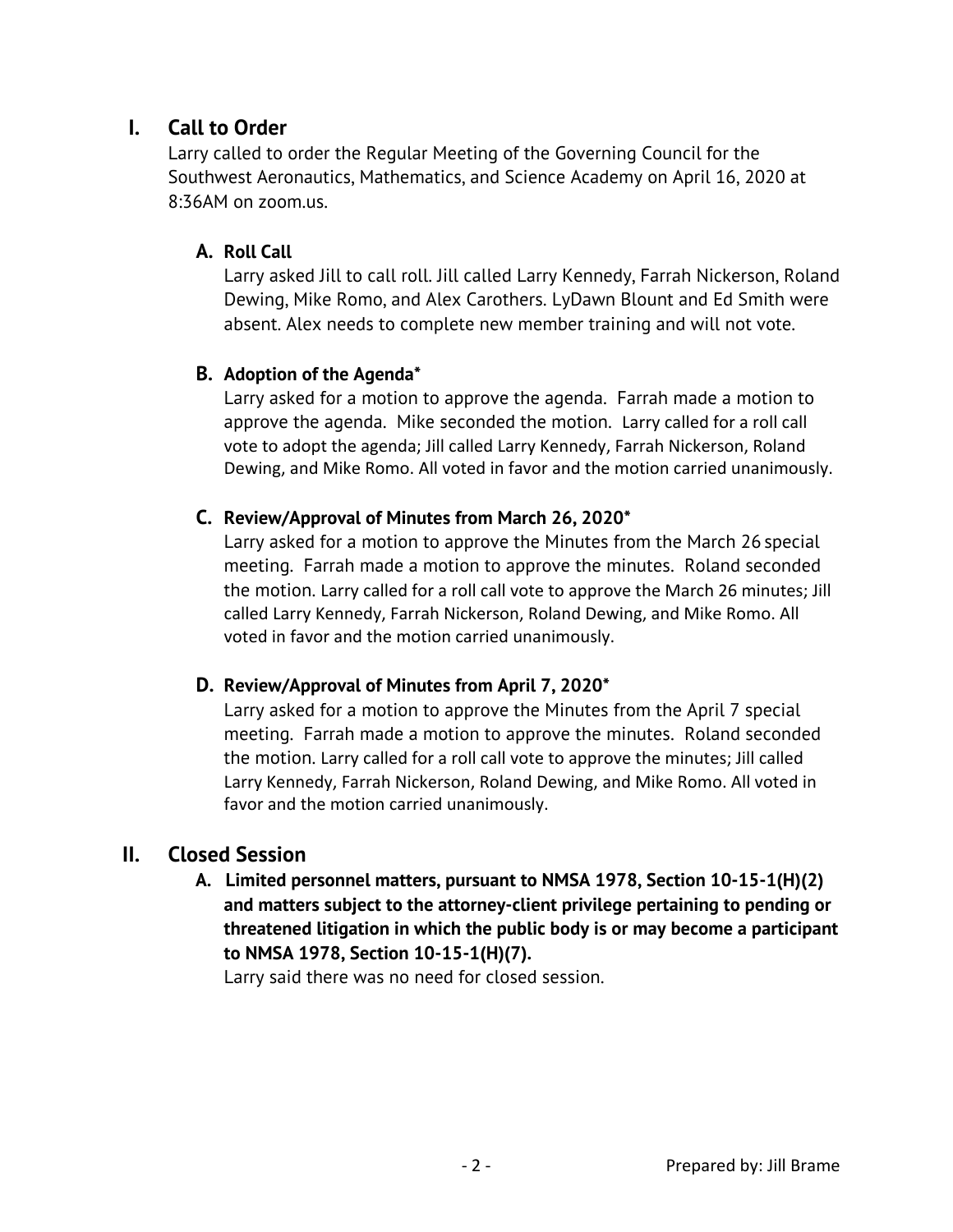# **III. Open Session**

**A. Action on matters discussed in Closed Session** No closed session.

# **IV. Ongoing Business Matters**

# **A. Aviation Program Update**

Nathan reported the following:

- \* He has contacted PED about if the seniors can fly after quarantine
- \* He is still working on selling the SIM
- \* He presented some upgrades to the plane he'd like to make.

### **B. Hiring Head Administrator Announcement and Discussion**

Larry reminded everyone that at the last meeting, the governing council hired Bridget Barrett as the new head administrator. He told everyone that she was the best for the position and a lot of time was spent to choose the right person for this job. He noted that this was not a popularity contest and a decision was made to best serve the students of SAMS Academy. The governing council is invested in this decision and the rest of the staff needs to get on board. The next priority Bridget needs to have is work with the budget. Coreen commented that she is happy about the decision, training is going well for the transition, and she is proud Bridget. Farrah suggested a letter be sent to the families and students.

# **C. Governing Council Recruitment**

Larry reintroduced Alex Carothers. Alex will be completing the training by next regular meeting.

# **D. Building Lease\***

Larry reminded the everyone that the new lease was signed for the building and sent back to the city. We are waiting on the city council to approve.

# **V. Governing Council Development**

# **A. Presentation from Kelly Callahan PCSNM**

Kelly congratulated Bridget on becoming the new head administrator. She knows that continuity is important. She congratulated the governing council on follow a specific process and being thorough on choosing the new head administrator. Kelly then congratulated Coreen on her retirement. She reminded everyone she is here for support as needed in the transition. She will continue training for the board as we prepare the FY21 budget. She is interested in training for the next school year as well. Larry thanked Kelly for her support to the board this school year, especially with the HA search.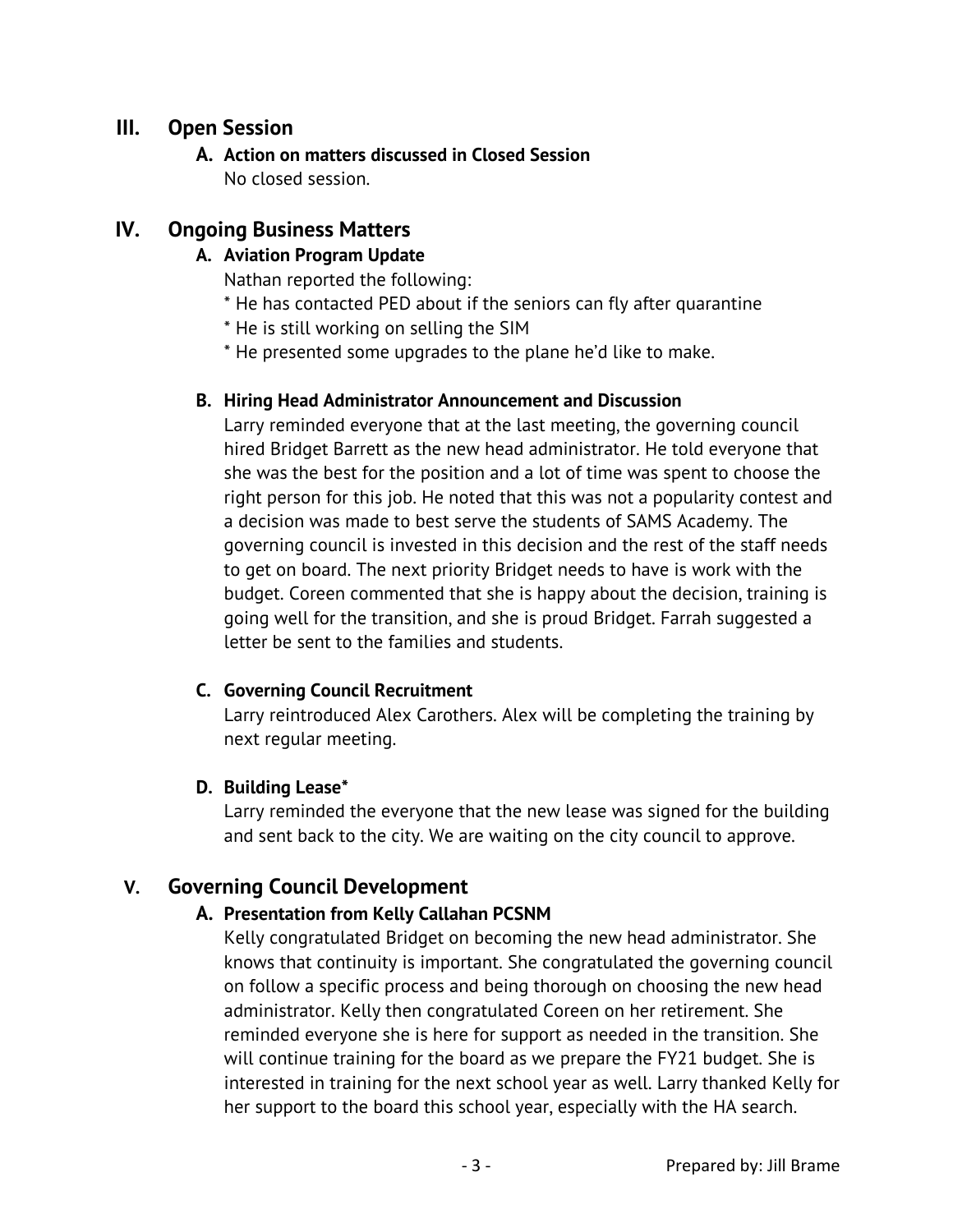# **VI. New Business Matters**

#### **A. Intel Grant Application Endorsement\***

Coreen said that she had grant that needed to be signed by the board, but after further examination of the grant, it wasn't quite ready for submission. Farrah noted that the application wasn't due until the next day and maybe it could be fixed before submission. Coreen said she would work with the teacher to get it revised. Larry called for a motion for him to sign the application after revisions were made. Farrah made a motion for Larry to endorse the grant application pending proper revisions. Roland seconded the motion. Larry called for a roll call vote to approve the grant; Jill called Larry Kennedy, Farrah Nickerson, Roland Dewing, and Mike Romo. All voted in favor and the motion carried unanimously.

### **B. Governing Council Bylaws Revisions\***

Larry announced that the PED had been in contact with him about amending the bylaws and policy many to reflect the governing council have a secretary. He presented the proposed addition to both the bylaws and policy manual and asked for a motion for both items. Roland made a motion to add the position of secretary to the governing council bylaws and policy manual. Farrah seconded the motion. Larry called for a roll call vote to approve the amendments to the bylaws and policy manual; Jill called Larry Kennedy, Farrah Nickerson, Roland Dewing, and Mike Romo. All voted in favor and the motion carried unanimously.

# **C. Governing Council Policy Manual Revision\***

See previous item VI.B.

# **D. Election of Governing Council Secretary\***

Because of the addition of the secretary to the bylaws and manual, Larry said we now need to vote a secretary from the current council members. Larry nominated Mike Romo; however, Mike respectfully declined. Larry then nominated Roland Dewing. Roland accepted the nomination. Larry made a motion to have Roland as the governing council secretary. Farrah seconded. Larry called for a roll call vote to approve Roland Dewing as the secretary; Jill called Larry Kennedy, Farrah Nickerson, Roland Dewing, and Mike Romo. All voted in favor and the motion carried unanimously.

# **VII. Administrative Update**

Coreen gave the following updates and information.

# **A. Head Administrator Transition**

The training with Bridget is going well.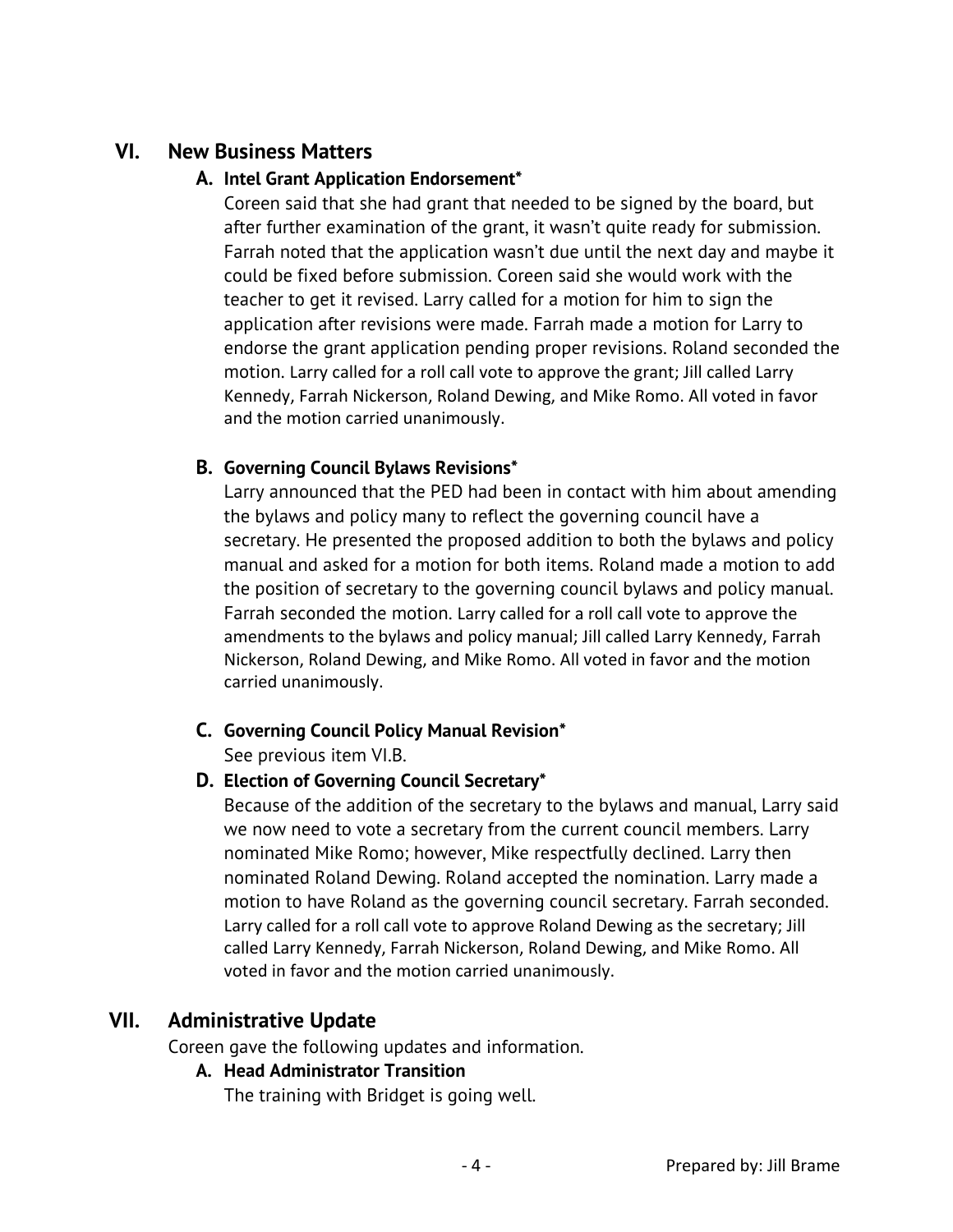### **B. Continuous Learning Plan**

The leadership team completed the Continuous Learning Plan and has been submitted and approved.

**C. Prom Suspended** 

She confirmed that prom has been suspended.

# **D. Graduation Discussion**

Coreen asked Jill, the senior sponsor, to discuss plans for graduation. Jill informed the board that it doesn't seem logical to keep the agreement with the Kiva Auditorium with the COVID-19 pandemic. Jill is meeting with a company to present graduation in a drive-in format.

# **E. Spring Budget Update**

Coreen mentioned that she had attended Spring Budget on Zoom and asked Alice to elaborate. Alice informed the board that the FY21 budget isn't due until June 5. She is still waiting on the 910B-5 for the school's SEG.

# **VIII. Finance Report**

# **A. Business Office Operation Update**

Alice reported that the finance committee met before the board meeting. She also reported:

- \* Revenues are 73.1% of budget.
- \* Expenditures are 46.1% of the budget

# **B. Voucher Approvals\***

Larry said that the Finance Committee recommends the check register. Larry called for a motion to approve the vouchers. Roland made a motion to approve the vouchers. Farrah seconded the motion. Larry called for a voice vote to approve the vouchers, all board members present approved. Next, he called for any opposition and upon hearing none, the motion carried unanimously.

# **C. Budget Adjustment Requests\***

**BARs 37-M:** Larry called for a motion to approve BAR 37-M. Farrah made a motion to approve BAR 37-M. Roland seconded the motion. Larry called for a roll call vote to approve BAR 37-M; Jill called Larry Kennedy, Farrah Nickerson, Roland Dewing, and Mike Romo. All voted in favor and the motion carried unanimously.